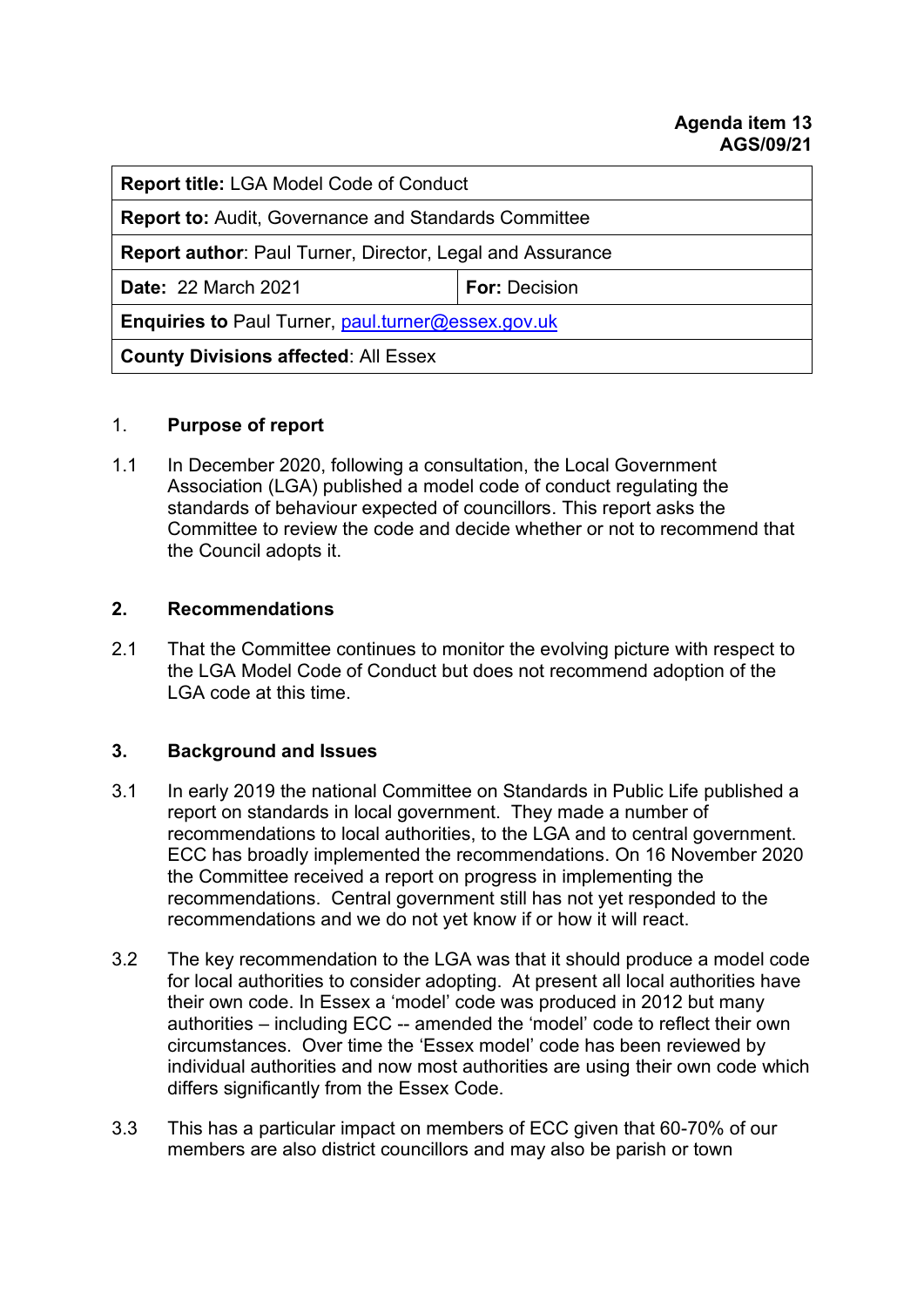councillors – meaning that they may have to remember up to four sets of rules at meetings.

- 3.4 ECC's starting point should therefore be that it would welcome the introduction of a model national code, in the hope that all Essex authorities will adopt it. The adoption of a national code would of course meaning that ECC has to accept a code designed for all local authorities rather than specifically for ECC, but if the code was one that ECC and other Essex authorities could be happy with then the benefits would outweigh the disadvantages.
- 3.5 In 2020 the LGA consulted on a code. On 6 July 2020 the Committee considered a report about the consultation which said:

*'Early conversations with other Essex local authorities indicate that a significant number of authorities are likely to adopt the LGA code but this is of course dependent on the final content of the code and the views of those authorities at the time.'*

- 3.6 In December 2020 the code was published. ECC now needs to decide whether or not to adopt it. The LGA Model code is appended to this report.
- 3.7 There is limited advantage to ECC in adopting the national code unless a significant number of Essex local authorities also adopt it. Conversations with monitoring officers at other authorities suggest that the broad picture in two tier areas – ie areas covered by a county and district council is likely to fall into one of the following categories:
	- Areas which currently have an unsatisfactory code which simply recites the 'Nolan principles' – these authorities are likely to be recommended to adopt the new code as it is an improvement over their current code and will also bring the advantage of a single code. Essex does not fall into this category.
	- Areas which have already managed to have a single code across the county area. This is the case in Suffolk. These authorities generally see no reason to change as the national code currently offers no advantages to them – although this may change if they become an outlier.
	- Areas where there is no agreed code adopted by all the authorities in the area, where people generally see the advantage of a single code but where the current codes used by individual authorities are satisfactory. In these areas the disadvantages of the current LGA code are seen as outweighing the advantages of a single code.
- 3.8 The Monitoring Officer has met with other Essex Monitoring Officers in January 2021 and it is clear that the authorities in Essex fall into the third category. The view is that complexities of the new code, particularly relating to declaration of interests mean that we are, regrettably, not yet in a position to recommend adoption to our authorities. For example the LGA Code has arguably six different types of interest, each with their own rules. At present ECC has two different types of interest. A curious piece of drafting would appear to give members an interest in all political parties, regardless of whether or not they were a member of the party.